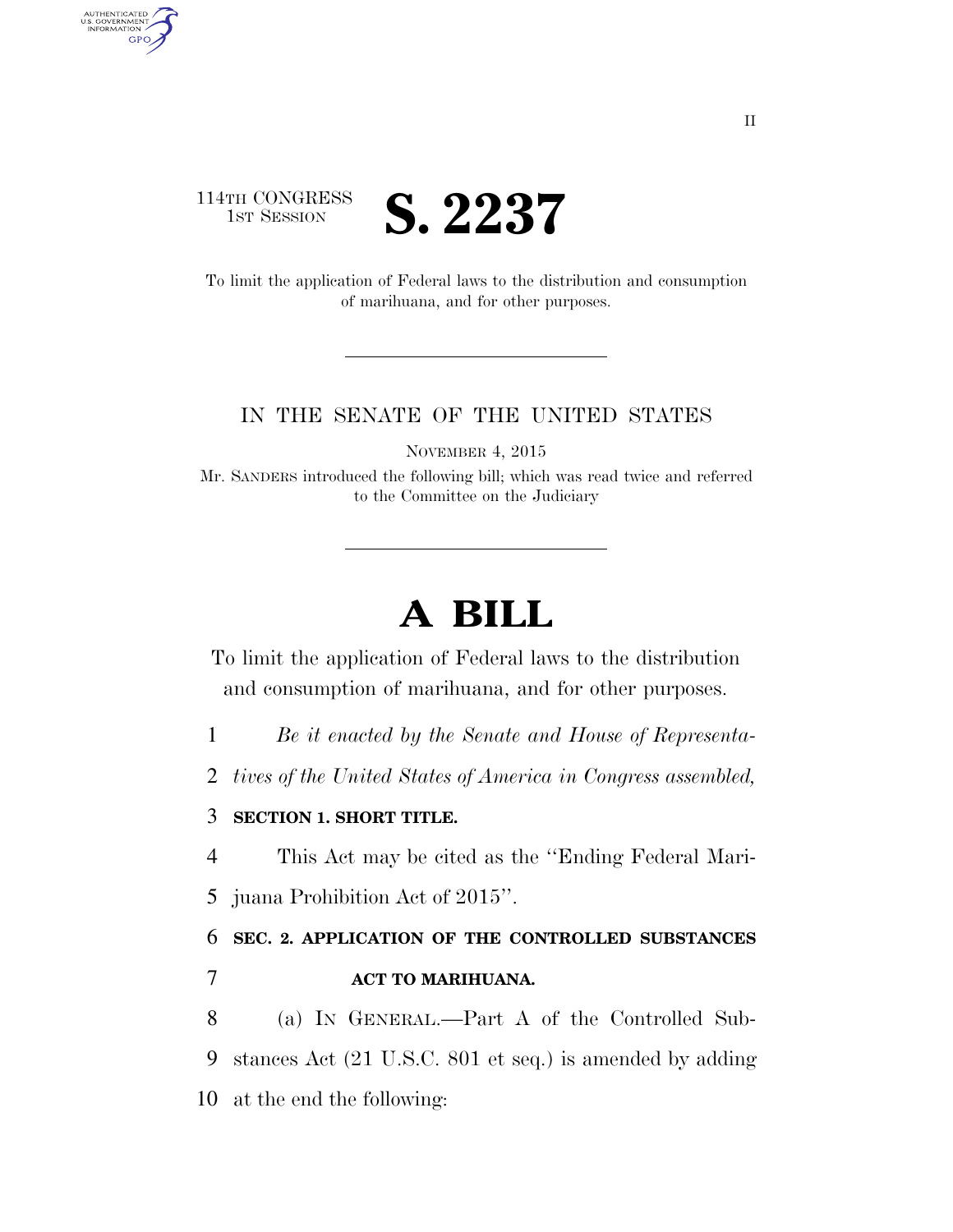## **''SEC. 103. APPLICATION OF THIS ACT TO MARIHUANA.**

 ''(a) PROHIBITION ON CERTAIN SHIPPING OR TRANSPORTATION.—This Act shall not apply to mari- huana, except that it shall be unlawful only to ship or transport, in any manner or by any means whatsoever, marihuana, from one State, territory, or district of the United States, or place noncontiguous to but subject to the jurisdiction thereof, into any other State, territory, or district of the United States, or place noncontiguous to but subject to the jurisdiction thereof, or from any foreign country into any State, territory, or district of the United States, or place noncontiguous to but subject to the juris- diction thereof, when such marihuana is intended, by any person interested therein, to be received, possessed, sold, or in any manner used, either in the original package or otherwise, in violation of any law of such State, territory, or district of the United States, or place noncontiguous to but subject to the jurisdiction thereof.

 ''(b) PENALTY.—Whoever knowingly violates sub- section (a) shall be fined under title 18, United States Code, imprisoned not more than 1 year, or both.''.

 (b) TABLE OF CONTENTS.—The table of contents for the Comprehensive Drug Abuse Prevention and Control Act of 1970 (Public Law 91–513; 84 Stat. 1236) is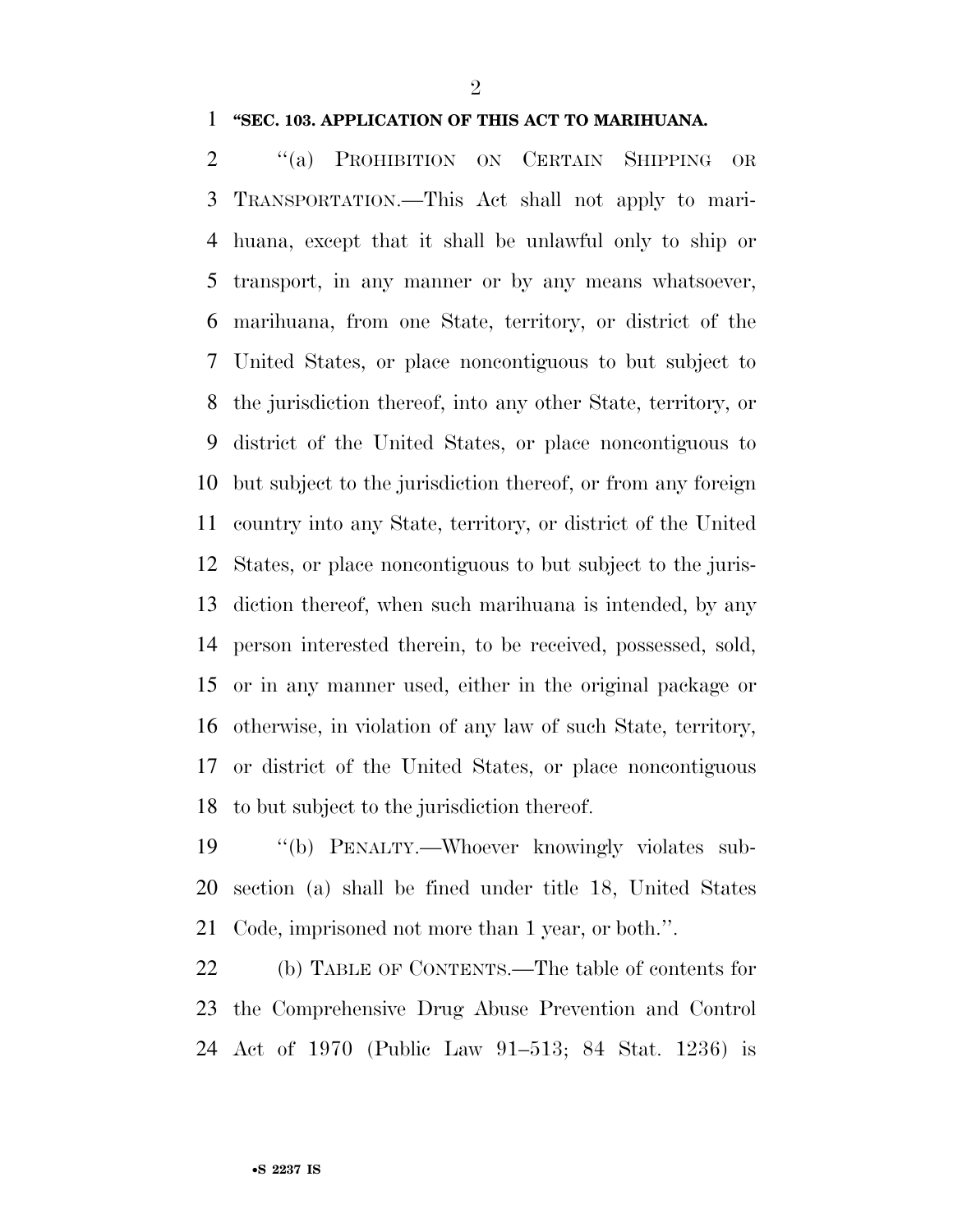| $\mathbf{1}$   | amended by striking the item relating to section 103 and        |
|----------------|-----------------------------------------------------------------|
| 2              | inserting the following:                                        |
|                | "Sec. 103. Application of this Act to marihuana.".              |
| 3              | SEC. 3. DEREGULATION OF MARIHUANA.                              |
| $\overline{4}$ | (a) REMOVED FROM SCHEDULE OF CONTROLLED                         |
| 5              | SUBSTANCES.—Subsection (c) of Schedule I of section             |
| 6              | $202(e)$ of the Controlled Substances Act $(21 \text{ U.S.C.})$ |
| 7              | $812(e)$ ) is amended—                                          |
| 8              | $(1)$ by striking "marihuana"; and                              |
| 9              | $(2)$ by striking "tetrahydrocannabinols".                      |
| 10             | (b) REMOVAL OF PROHIBITION ON IMPORT AND EX-                    |
| 11             | PORT.—Section 1010(b) of the Controlled Substances Im-          |
| 12             | port and Export Act (21 U.S.C. 960) is amended—                 |
| 13             | $(1)$ in paragraph $(1)$ —                                      |
| 14             | $(A)$ in subparagraph $(F)$ , by inserting "or"                 |
| 15             | after the semicolon;                                            |
| 16             | $(B)$ by striking subparagraph $(G)$ ; and                      |
| 17             | (C) by redesignating subparagraph (H) as                        |
| 18             | subparagraph $(G)$ ;                                            |
| 19             | $(2)$ in paragraph $(2)$ —                                      |
| 20             | $(A)$ in subparagraph $(F)$ , by inserting "or"                 |
| 21             | after the semicolon;                                            |
| 22             | $(B)$ by striking subparagraph $(G)$ ; and                      |
| 23             | (C) by redesignating subparagraph (H) as                        |
| 24             | subparagraph $(G)$ ;                                            |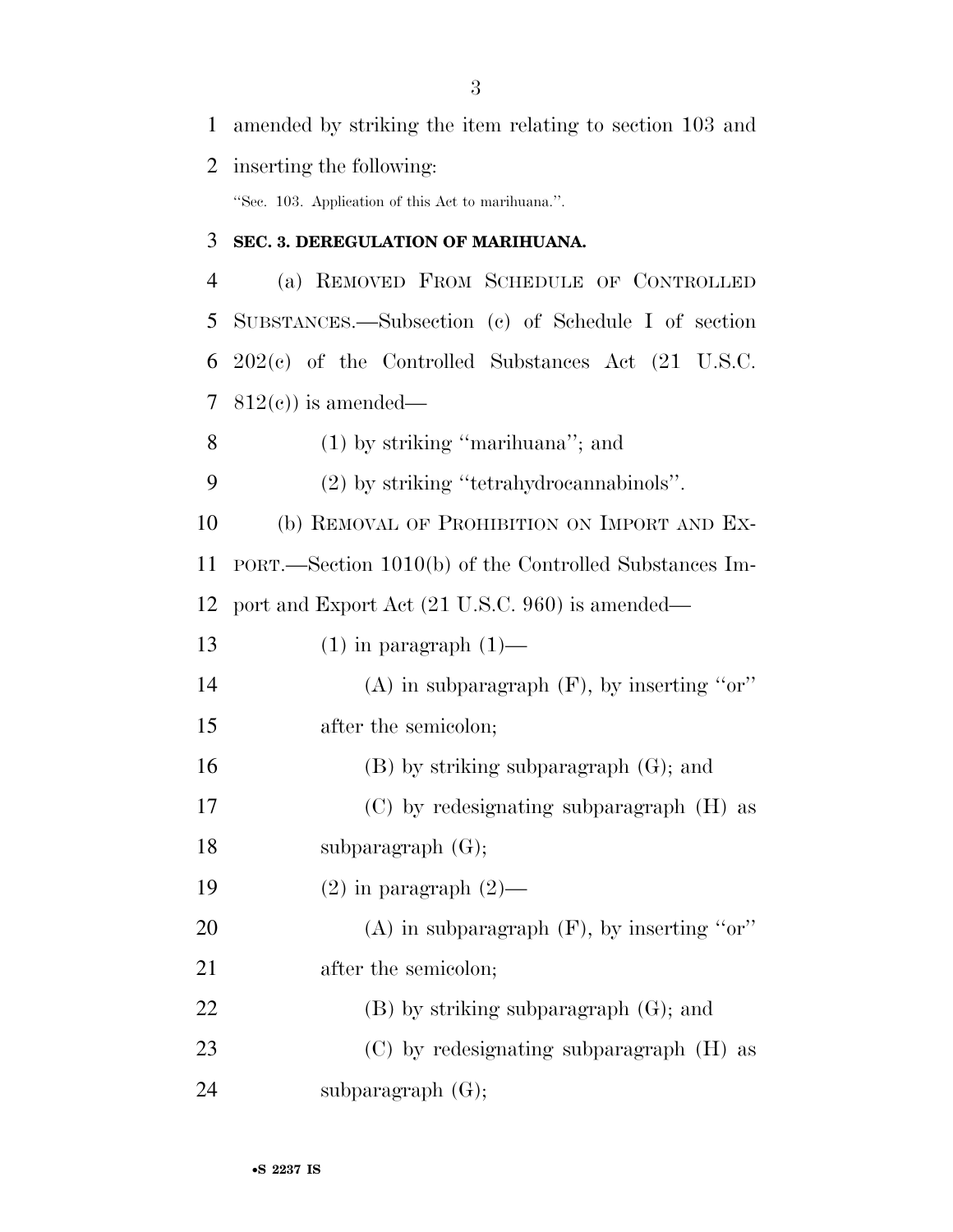| $\mathbf{1}$   | (3) in paragraph (3), by striking "paragraphs                   |
|----------------|-----------------------------------------------------------------|
| $\overline{2}$ | $(1)$ , $(2)$ , and $(4)$ " and inserting "paragraphs $(1)$ and |
| 3              | $(2)$ ";                                                        |
| $\overline{4}$ | $(4)$ by striking paragraph $(4)$ ; and                         |
| 5              | $(5)$ by redesignating paragraphs $(5)$ , $(6)$ , and           |
| 6              | $(7)$ as paragraphs $(4)$ , $(5)$ , and $(6)$ , respectively.   |
| 7              | SEC. 4. CONFORMING AMENDMENTS TO CONTROLLED SUB-                |
| 8              | STANCES ACT.                                                    |
| 9              | The Controlled Substances Act (21 U.S.C. 801 et                 |
| 10             | seq.) is amended—                                               |
| 11             | $(1)$ in section 102(44) (21 U.S.C. 802(44)), by                |
| 12             | striking "marihuana,";                                          |
| 13             | $(2)$ in section 401(b) $(21 \text{ U.S.C. } 841(b))$ —         |
| 14             | $(A)$ in paragraph $(1)$ —                                      |
| 15             | (i) in subparagraph $(A)$ —                                     |
| 16             | $(I)$ in clause $(vi)$ , by inserting                           |
| 17             | "or" after the semicolon;                                       |
| 18             | (II) by striking (vii); and                                     |
| 19             | by redesignating<br>(III)<br>clause                             |
| 20             | (viii) as clause (vii);                                         |
| 21             | (ii) in subparagraph $(B)$ —                                    |
| 22             | (I) by striking clause (vii); and                               |
| 23             | (II) by redesignating clause (viii)                             |
| 24             | as clause (vii);                                                |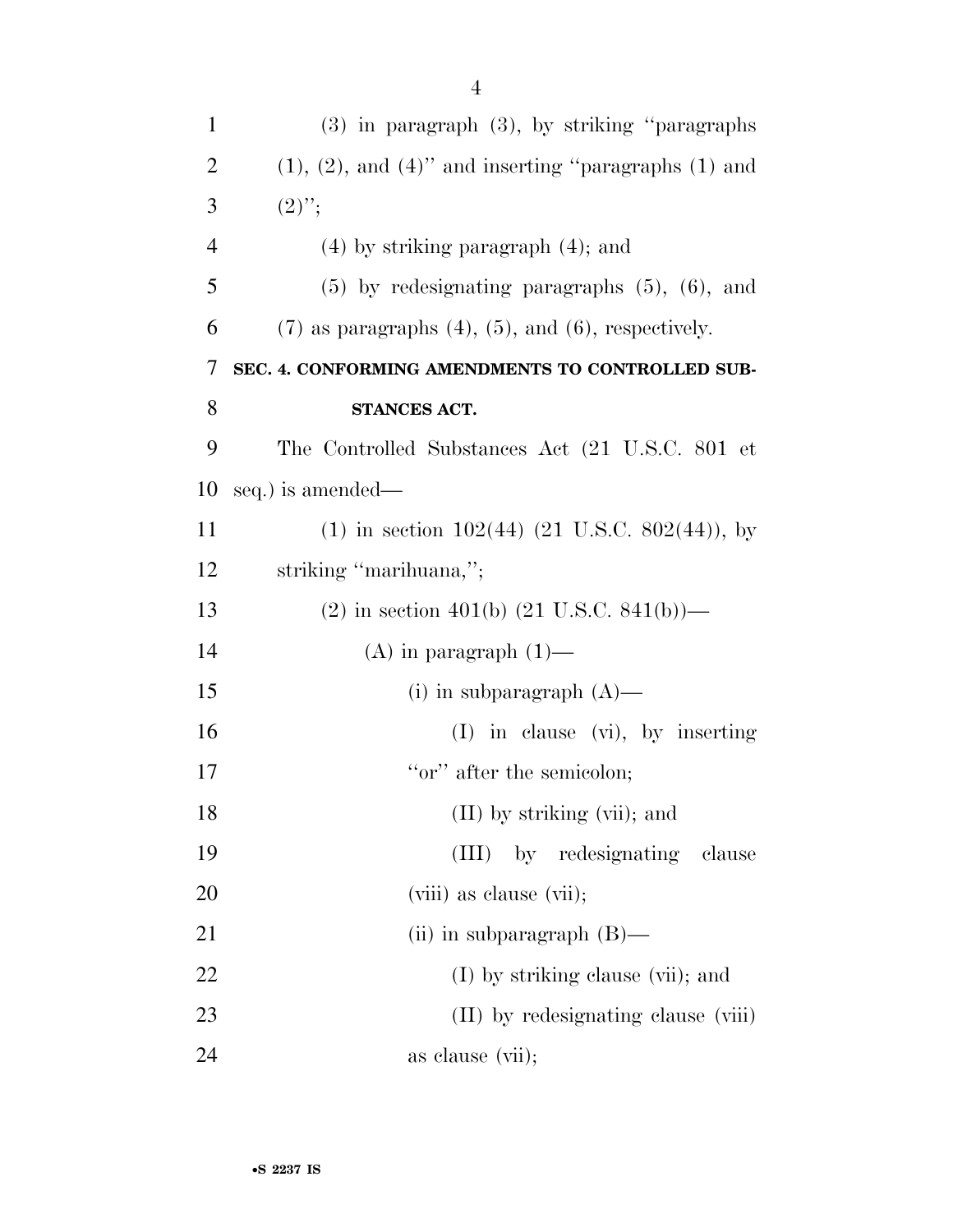| $\mathbf{1}$   | (iii) in subparagraph $(C)$ , by striking                   |
|----------------|-------------------------------------------------------------|
| $\overline{2}$ | "subparagraphs $(A)$ , $(B)$ , and $(D)$ " and in-          |
| 3              | serting "subparagraphs $(A)$ and $(B)$ ";                   |
| $\overline{4}$ | $(iv)$ by striking subparagraph $(D)$ ;                     |
| 5              | $(v)$ by redesignating subparagraph $(E)$                   |
| 6              | as subparagraph $(D)$ ; and                                 |
| 7              | (vi) in subparagraph $(D)(i)$ , as redes-                   |
| 8              | ignated, by striking "subparagraphs (C)                     |
| 9              | and (D)" and inserting "subparagraph                        |
| 10             | $(C)$ ";                                                    |
| 11             | $(B)$ by striking paragraph $(4)$ ; and                     |
| 12             | $(C)$ by redesignating paragraphs $(5)$ , $(6)$ ,           |
| 13             | and $(7)$ as paragraphs $(4)$ , $(5)$ , and $(6)$ , respec- |
| 14             | tively;                                                     |
| 15             | in section $402(e)(2)(B)$ (21 U.S.C.<br>(3)                 |
| 16             | $842(c)(2)(B)$ , by striking ", marihuana,";                |
| 17             | (4) in section $403(d)(1)$ (21 U.S.C. 843(d)(1)),           |
| 18             | by striking ", marihuana,";                                 |
| 19             | $(5)$ in section 418(a) $(21 \text{ U.S.C. } 859(a))$ , by  |
| 20             | striking the last sentence;                                 |
| 21             | (6) in section 419(a) $(21 \text{ U.S.C. } 860(a))$ , by    |
| 22             | striking the last sentence;                                 |
| 23             | (7) in section 422(d) $(21 \text{ U.S.C. } 863(d))$ —       |
| 24             | $(A)$ in the matter preceding paragraph $(1)$ ,             |
| 25             | by striking "marijuana,"; and                               |